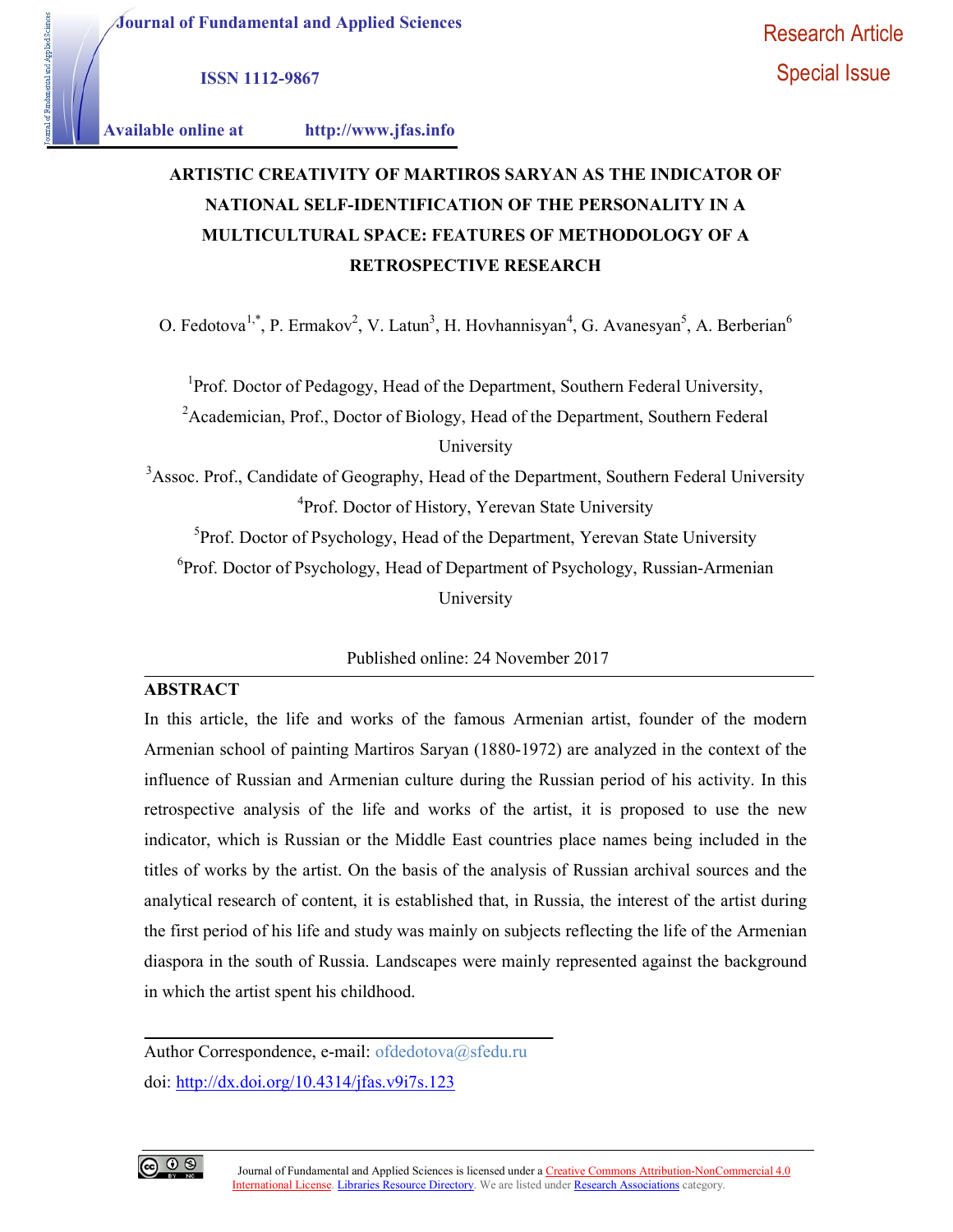During the time which he spent in Moscow, interest in Russian culture was connected with the recognition of the contribution of teachers of the School of Painting, Sculpture and Architecture in the development of the Russian art school and world culture. Saryan has shown the aspiration to seize this particular technic of painting, at the same time he had the original vision of the world.

Keywords: methodology, personality, geographical indicators, Martiros Saryan, culture, regional archive

# 1. INTRODUCTION

The inclusion of modern Russia in the system of global communications makes it relevant to research ethno-territorial changes and migration processes in the former Soviet Union, cultures of the former Soviet republics people, and economic and mental relations between them. The history of the development of the new or new-found statehood is followed by attention to the ethno-national problems connected with an awareness of national and religious identity, aspirations to reconsideration of the initial coordinates of the existence which have found reflection in the artifacts of history and culture. These aspects have practical interest connected with the formation of the ethnic and cultural state policy of the post-Soviet countries and theoretical importance, allowing for the formation of a diaspora strategy and the understanding of the mental basis of repatriates and immigrants, their cultural priorities, values, and preferences. The post-Soviet countries, despite temporary moments of misunderstanding, are connected by the general historical past, cultural heritage, and aspirations of the people to neighborliness.

At a theoretical level, it is always interesting to understand reasons of the attitude to the historical homeland of the famous, world-wide recognized compatriots who have made a significant contribution to the world culture. Addressing a thought of the German philosopher O.F. Bollnow who has formulated "the principle of the Organon" (Bollnow, 1981) it is possible to ask a post factum question as to what was the national culture of the person who created masterpieces (or artifacts). Moreover, on the basis of the analysis of the products of creativity, it is possible to try to define what factors have influenced the formation of his personality. In this area, it is advisable to address the analysis of the art heritage of the Armenian painter Martiros Saryan whose creativity is certainly recognized as nation specific. The fact that he is a native of the Russian Empire is characteristic of the stages in the life of Saryan. In the first half of his life, he lived in the territory of the Area of Army of Don - the multicultural Russian South. His pictures are exhibited in the leading art collections and the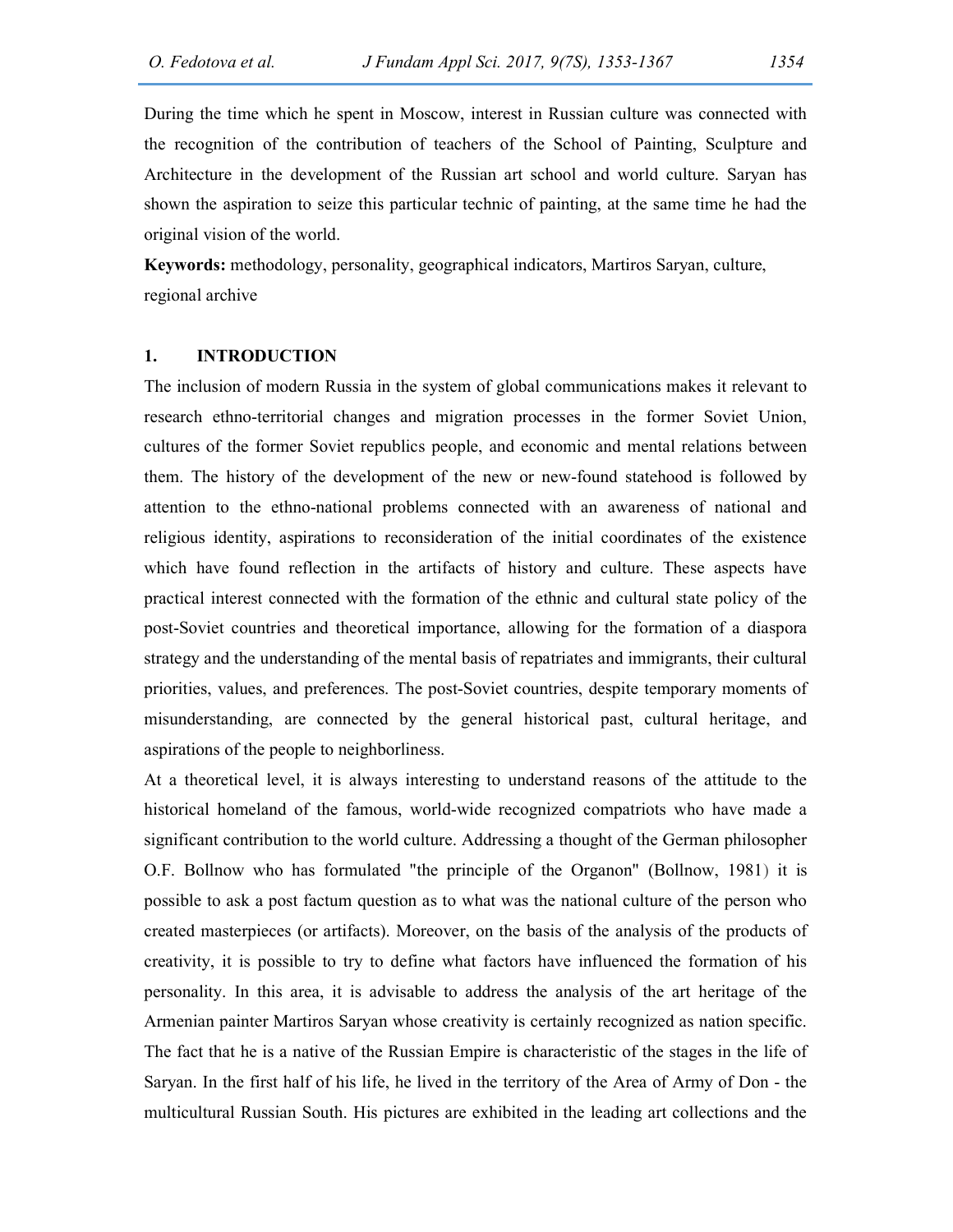museums of Russia. That testifies to the appreciation of his works. Saryan's works were also subject of the art criticism analysis (Compareti, 2010; Nerssisyan, 2003) and basis for creation of educational Case Study (Fedotova et al., 2017).

Nowadays the intensive research designed to establish and analyze scientific and cultural ties between countries which are geographically related. At the same time, studies of historical (Azatyan, 2012; Oganesyan, 2014), ethnopsychological (Avanesyan, Asriyan, & Stepanyan, 2016; Darieva, 2011), pedagogical (Fedotova, 2014; Fedotova & Latun, 2015; Ogannesyan & Fedotova, 2009), culturological (Asaturov, 2016)., sociological, psychological (Guilford, 1950), geopolitical (Rothman, 2015) and economic (Gugushvili, 2015) intercourse with Europe, Asia, and North African countries are conducted. There are examples of the ethnopsychological analysis of the personality and activity of representatives of ethnic minorities from among the persons forming part of the European and Asian diasporas, and irredentists. However, in our opinion, they often have a descriptive character, realizing to a different degree the sequence of the requirements of the phenomenological and/or hermeneutical approach. Recognizing the value of the results received by descriptive and interpretive methods, we will note that, in their use, the moments connected with contextual self-identification of the personality living in a multicultural and multi-confessional environment are not considered in due measure. Therefore, it is proposed that these moments have to be considered when determining the research approaches, which focus attention on the elements allowing for the treatment of the moments of unconscious self-identification ethnicity in the context of the interaction and the mutual crossing of the semantic fields of national cultures.

The study is aimed at finding answers to the question: what elements of a methodical approach can be applied to define extramental internal intentions as unconscious intentions which a person feels?

The research objective is to reveal the features of the ethnic self-identification which has defined artistic creativity and the life journey of Saryan using the proposed methodical approach based on geographical indicators.

# 2. MATERIALS AND METHODS

The research was carried out in two steps according to its tasks and the following hypotheses.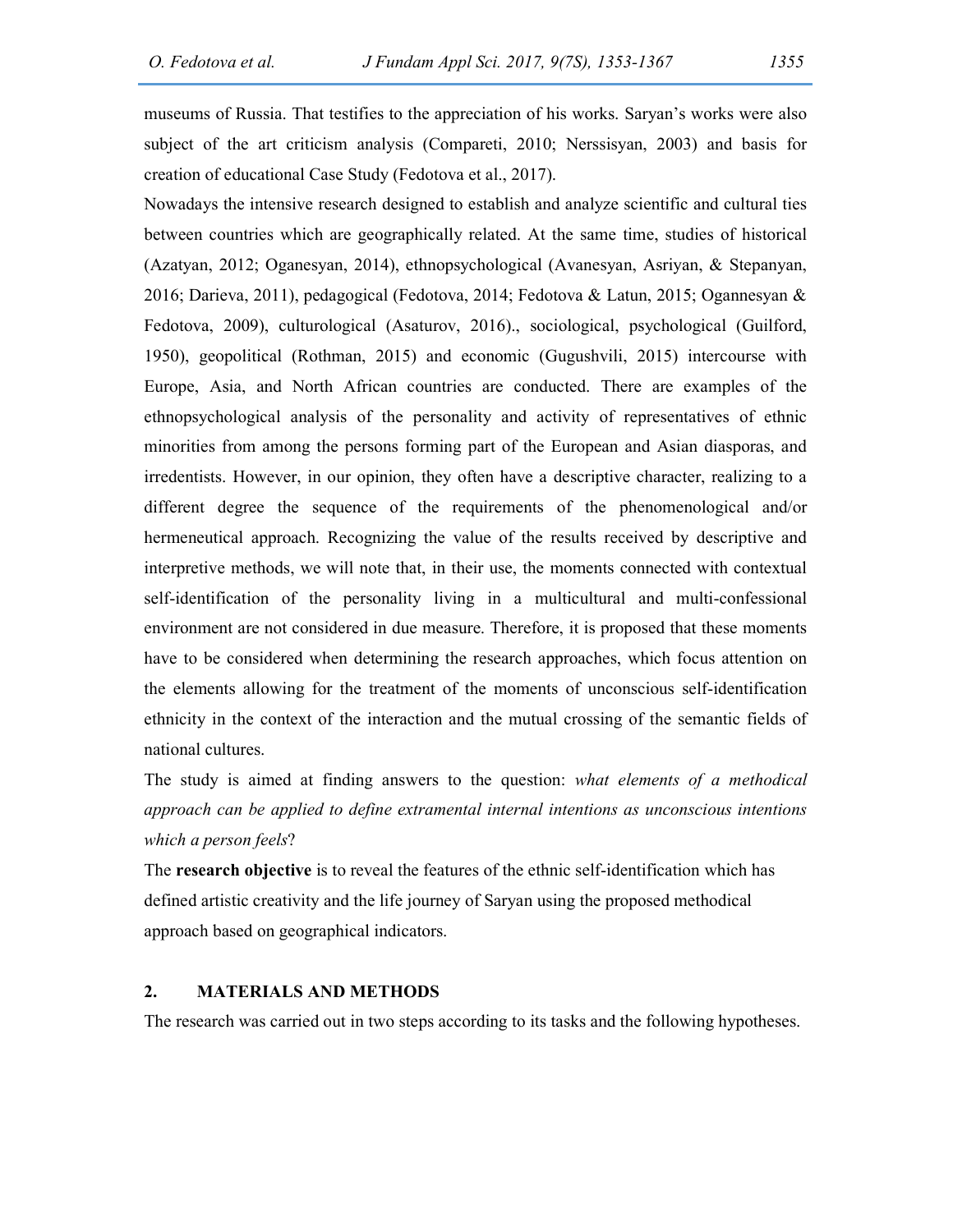## **Hypotheses**

In this study, we use the following hypothetical representations defining the research plan, conceptual framework, and methodology.

1) Formation and developing of the identity of the artist ethnicity in a multicultural diaspora space can be investigated by studying:

- his/her art heritage within the period of time designated above including residence in Russia; - text of autobiographical narrative containing the author's vision and assessment of events, including his/her emotional perception and estimated judgments;

- archival documentary sources confirming or disproving the facts of the life of the artist.

2) The fact of the artist addressing the image of a certain object demonstrates that this object has made a certain impression on him and has caused him to desire to depict it.

3) Description, in an autobiographical narrative, of objects, processes, states, situations, and circumstances indicates that the author was very much impressed by these moments, he/she retained them in the memory. The fact that the text of the memoirs was written many years after the described events provides evidence for the importance of these events.

4) Inclusion place names by the author in the titles of his works is a conscious act confirming the aspiration to fix localization of the act of artistic creativity in memory and to show a qualitative originality of the area reflected in the work of art.

## MATERIALS

The following materials were the empirical basis of this research:

1) The text of an autobiographical narrative by Saryan "From my life" (Saryan, 1990), with the list of titles of the artist's works in chronological order;

2) The catalogs of Saryan's works of art which are contained in the works of R.G. Drampyan (Drampyan, 1964), A. Michailova (Michailova, 1958), L. Vagashian (Vagashian, 1984). That fact has allowed us to consider Saryan's existing works on the basis of the drawing up of a comprehensive list (combined and excluding duplicates) as much as it was possible.

3) The archival materials presented in the collection of the State Archive of the Rostov Region.

## Methodology and logic of the research

The concept of the research assumes understanding of the historical and ethnic-cultural predictors which have defined Saryan personality development in the multicultural space of the South of Russia during the pre-revolutionary and post-revolutionary period. The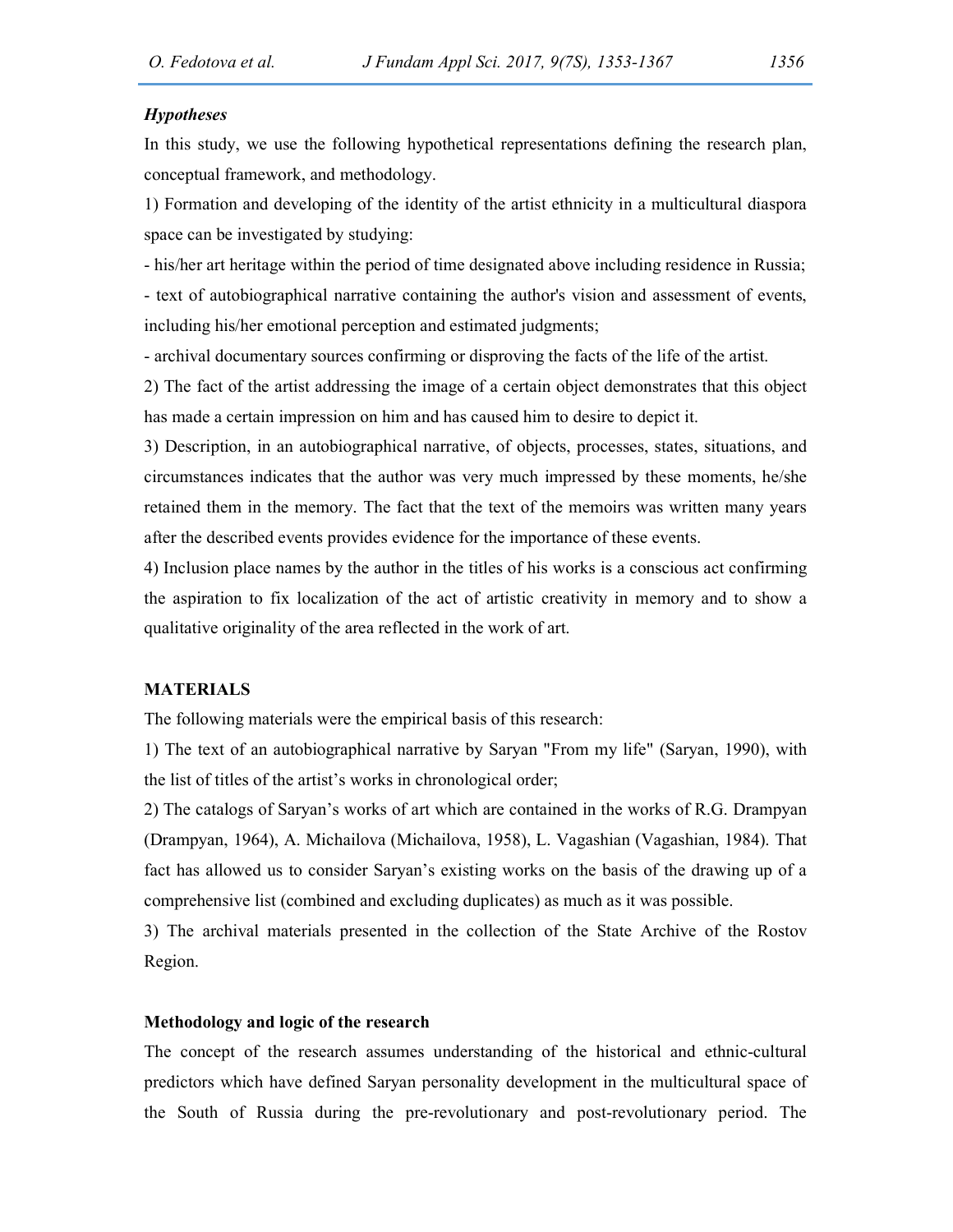chronological borders of the research include, firstly, the period of the beginning of Saryan's creative career as defined by the start of his training in the Moscow School of painting, sculpture, and architecture. Secondly, they include the period of his professional creativity in Russia after finishing school which happened when he moved from Russia to Armenia to take up permanent residence there (1896 – 1921).

For the research tasks, the following methods were used: content analysis, cluster analysis, comparative analysis (Fedotova & Chigisheva, 2015), interpretation, generalization.

#### Content analysis technique

When carrying out a content analytical research, the following approaches to group materials (empirical basis) of the research have been applied:

1) At the first investigation stage, the concept "The Russian South is the small Homeland" is chosen as a semantic category of the research. It is determined by the criterion of the existence of regional place names, including names of cities, settlements, mountains, and rivers. Within this position, a framework of the geographical area excluding the territories of Transcaucasia is considered (East Armenia and Georgia, which were a part of the Russian Empire in the  $19<sup>th</sup>$  and early  $20<sup>th</sup>$  century). The position "out of classification criterion" is allocated. This position includes place names of the Russian objects which are not located in the south of the Russian Empire.

2) At the second investigation stage, the semantic category is defined. By the concept of "States of the Middle East" is meant place names relating to designations of the geographical objects (settlements, mountains, gorges, parts of the world, names of countries, etc.) located in the territory of Transcaucasia in Turkey and in other southeast regions of Asia and also in North Africa. Within this investigation phase the positions designated "out of classification criterion" are allocated. These include the North Caucasus and on the Black Sea coast of the Russian Empire – Pyatigorsk and Gelendzhik.

Saryan's works included in the above-mentioned official catalogs. When carrying out calculations, drawings, sketches, and also finished pictorial works irrespective of a genre were considered. Works containing regional place names are selected and are analyzed. This catalog is placed at the end of Saryan's book "From my life". The tallies "it is destroyed by the author" and "the location is not known" were taken into consideration.

After allocation the obtained data, we fed information into the computer application to produce graphs and tables. By means of Excel program, simple graphs were constructed. The contents of graphs were interpreted in substantial and semantic contexts.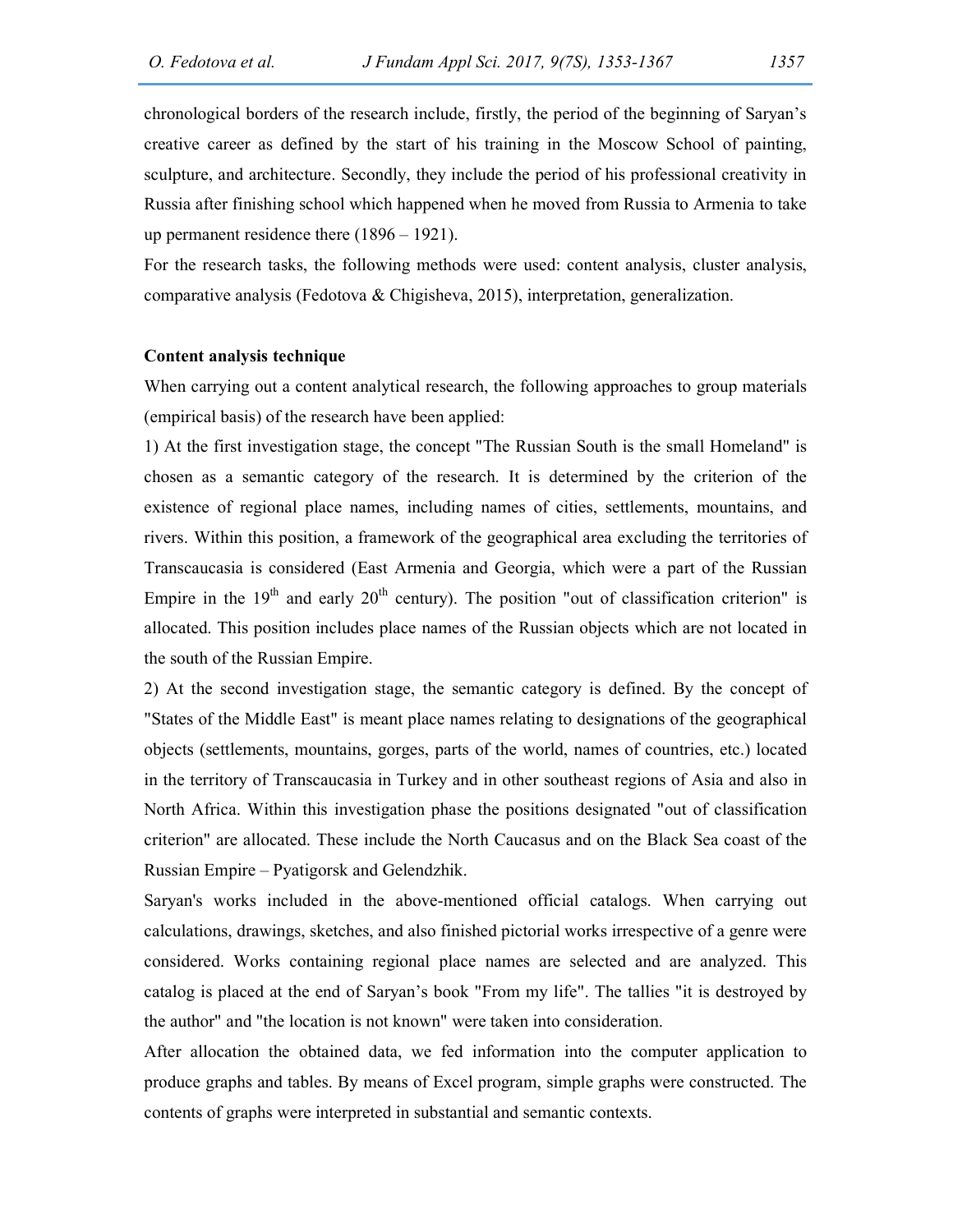## 3. RESULTS AND DISCUSSION

# The first stage of the research

The first period of Saryan's creative career is inseparably linked to life of the Armenian diaspora. It moved from the Crimea with the permission of the Russian queen Catherine II in 1779, according to the Decree of November 14, 1779 (Ogannesyan & Fedotova, 2011). In the territory of the area of Army of Don, in the mouth of the Don river near fortress of Dimitry Rostov, that is on the southern outpost of the Russian Empire, immigrants founded five villages and one city which named Holes Nakhichevan (New Nakhichevan, Nakhichevan Don) on the border of Russian and the Ottoman Empires. In this city, in 1880, future artist Don) on the border of Russian and the Ottoman Empires. In this city, in 1880, future artist<br>Martiros Saryan (up to 1886, the family carried the Russian version of surname – the Sariyevs) was born The value of the birthplace for the artist and its influence on his further creativity is confirmed by an archival document – his autobiography (Figure 1). diaspora. It moved from the Crimea with the permission of the Russian queen Catherine II in<br>1779, according to the Decree of November 14, 1779 (Ogannesyan & Fedotova, 2011). In the<br>territory of the area of Army of Don, in The first period of Saryan's creative career is inseparably linked to life of the Armenian diaspora. It moved from the Crimea with the permission of the Russian queen Catherine II in 1779, according to the Decree of Novemb

*S Friedrich steps 186, 2017, 978), 1353-1367*<br> **DISCUSSION**<br> **DISCUSSION**<br> **Carrier Contex is inseparably linked to life of the Armenian<br>
an's creative carrer is inseparably linked to life of the Armenian<br>
the Crimea wit** Sariyevs) was born The value of the birthplace for the artist and its influence on his further<br>reactivity is confirmed by an archival document—his autobiography (Figure 1).<br>  $\frac{d}{dx}$   $\frac{d}{dx}$   $\frac{d}{dx}$   $\frac{d}{dx}$   $\frac{d}{dx$ 

Fig.1. Autobiography of Saryan containing information on his birthplace and places where he lived in the first stages of his life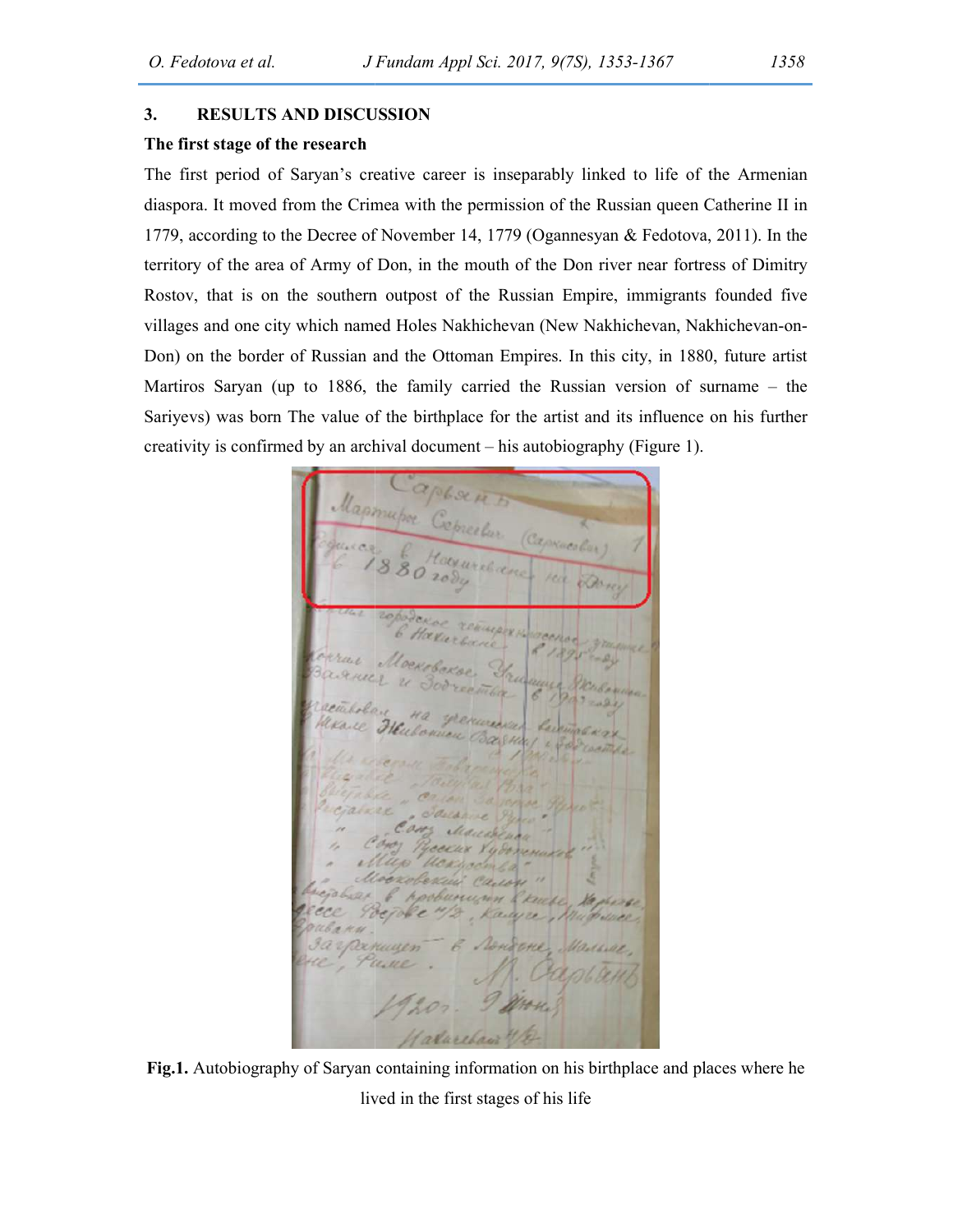[State Archive of the Rostov region. Fund 2577. Inventory 1. Unit of Storage 9. Page 1]

According to our hypothesis, the frequency of references of names of settlements where Saryan lived in the period of life before finally moving to Armenia, in the titles of his works of art reflects the depth and qualitative originality of their impact on the inner world of the artist. Reflection of the images of the childhood, adolescence, and youth spent among the Armenian diaspora in the southern Russian border is shown in Figure 2.



Fig.2. Range of the distribution of Saryan's works, the titles of which contain regional geographic designations

As shown in Figure 2, the artist most often takes his inspiration from the Armenian village of Sambek. This is due to significance of childhood memories. The future artist, together with other children, was taken by his parents to a small farm near the village of Sambek in which<br>he lived during the first eight years of his life. The analysis of the content of the Saryan's he lived during the first eight years of his life. The analysis of the content of the Saryan's works shows the dynamics of the development of subject and thematic lines in the image of Sambek. At the beginning of his career he draws typical structures of the architecture of the Armenian diaspora settlements in the South of Russia ("A lodge in Sambek", "A small granary in Sambek", 1896). Then the works reflecting landscapes follow ("Willows at the Sambek River", 1897; "On the Sambek", 1908; "In Sambek's grove", 1909; "Pond in Sambek", 1907; "Sambek's Flowers", 1914, etc.). In the sequence of emergence of these images (as the genre of the fine arts where primitive nature is the main subject of the image) can show a tendency to transition to a landscape. Saryan said that nature was his most important teacher. Federico et al. *a Diversion Appl* Sct. 2017, 9/25). 1333-1367 (339).<br>
A Accitive of the Rostov region 1 und 2577. Inventory 1. Unit of Storage 9. Page 1]<br>
Incling to our hypothesis, the frequency of references of manus o [State Archive of the Rostov region. Fund 2577. Inventory 1. Unit of Storage 9. Page 1]<br>According to our hypothesis, the frequency of references of names of settlements where<br>Saryan lived in the period of life before fina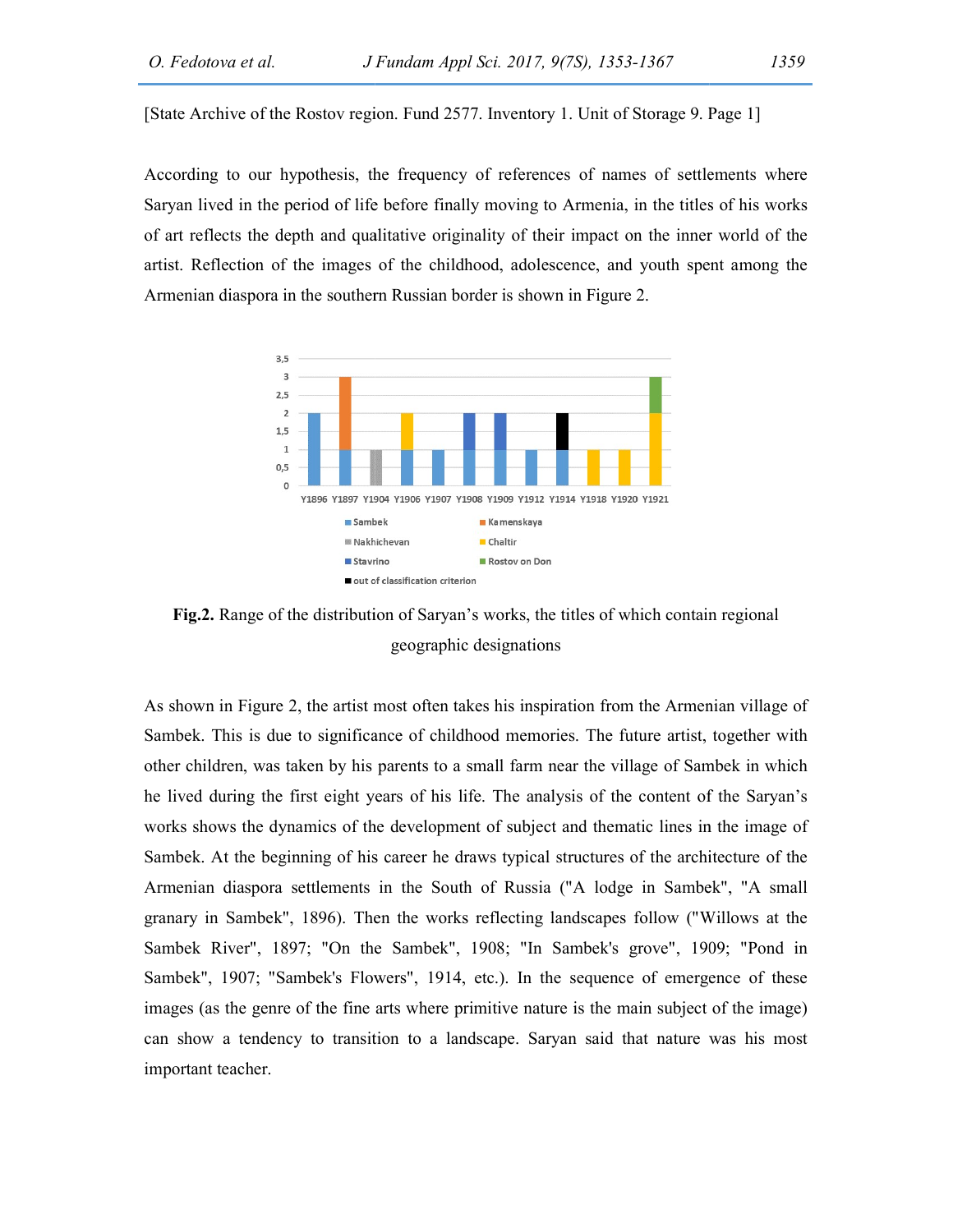Since he was eight, Saryan and his brother lived and studied in the four-year city school in the Holes Nakhichevan. Basing on the frequency of mention and reflections in Saryan's art, the city of Holes Nakhichevan did not make a favorable impression upon him. According to the artist's memories, Holes Nakhichevan is the city where the national color, due to its settling by representatives of the Russian and Ukrainian ethnos, is gradually lost: "In New Nakhichevan the Russian and Ukrainian population began to grow. Some, having long lived in the neighborhood with the Armenian families, became related to hem" (Saryan, 1990, p. 28).

Saryan described national customs. He paid his attention to national specifics of different ethnos. It is not surprising that the young Armenian girl living in Holes Nakhichevan becomes an object of his professional attention ("The Armenian from Nakhichevan", 1904). In his image, the modesty, spiritual beauty, and internal nobility are embodied

It is also necessary to note that the Russian city of Rostov-on-Don was based near Holes Nakhichevan. Rostov-on-Don is 30 years older than Holes Nakhichevan. . It was the largest military outpost in the South of Russia and in 1928 it finally absorbed Nakhichevan, which is now a historical part of the urban Proletarian district.

Rostov-on-Don was characterized by Saryan as "the insignificant city" (Saryan, 1990, p. 28). This city did not find a significant reflection in Saryan's art. An exception would be the sketch of a cancelled theatrical performance at the Rostov Theater. "Turandot" was executed by the artist on the eve of his final departure to Armenia in 1921. It is clearly seen from the graph (Figure 2).

At the same time, it is necessary to emphasize that Saryan, after returning to Rostov-on-Don from Tbilisi, was an employee of the Regional Armenian Museum founded in Rostov-on-Don. According to data of State Archive of the Rostov Region ("List of Staff of the Regional Armenian Museum" of September 2, 1920), the artist occupied the post of manager and curator. It also demonstrates Saryan's aspiration to preserve the original culture of the representatives of the Armenian diaspora. It shows his attention, his willing to develop and maintain the traditions and the mentality of the people.

The difficult interethnic, ethnic-cultural, and interfaith relations characteristic of the South of Russia in the early 20<sup>th</sup> century, did not fail to affect the personal experience and professional development of Saryan.

After he finished city school in 1885, his first progress in drawing was spotted. This induced his family to send young Martiros to Moscow. Training in Moscow proceeded according to a classical form of the educational process organization. In summer, students had to paint in the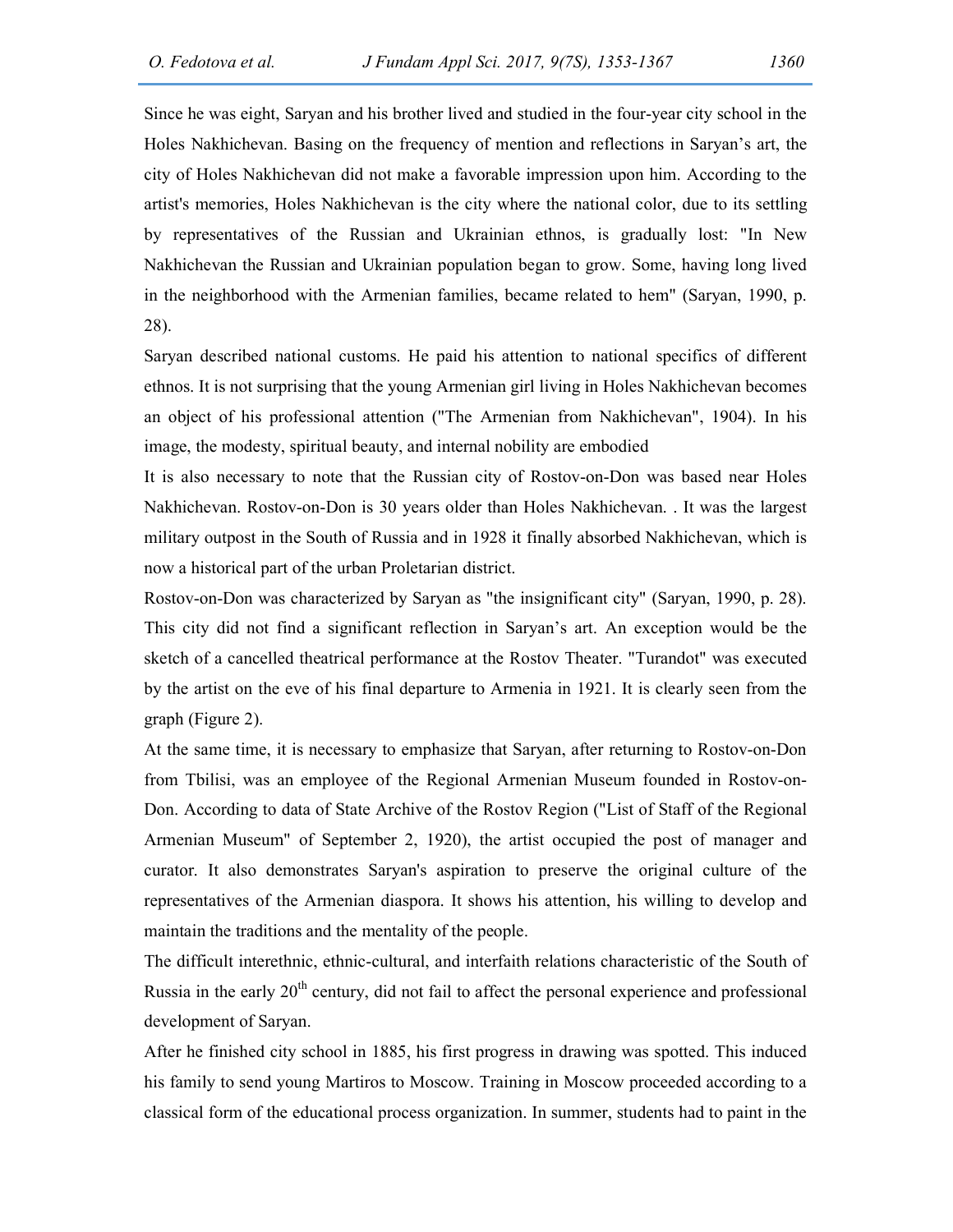open-air. Saryan, in the autobiographical narrative "From my life", with light humor, told about how in 1897 he and his friend Amayak Artsatpanyan went to paint to the Cossack village of Kamenskaya, located on the coast of the Seversky Donets. The young artists faced irreconcilable hostility from the local Cossack population. This happened because of misunderstanding of the drawing activity and mistrust to people with an eastern appearance. The young artists faced, for the first time, a manifestation of aggression, a lack of correct behavior, and suspiciousness from Cossacks armed with sabers (Anderson& Bushman, 2002). The unexpected life-threatening situation on the picturesque river bank came to a safe conclusion thanks to the intervention of the police and the existence of official documents. Saryan recalled: "This unpleasant tragicomic incident brought our study visit to a difficult conclusion" (Saryan, 1990, p. 32). Therefore the figures "Kamensk Village" and "Barges on the Donets River" (1897) made during a week in the open air had special importance for the development of the artist's identity. This event forced him to show courage and to continue his work on etudes in the adverse conditions brought about by the local Cossack population. Saryan's participation in the performance of the summer task imposed by the school opened to him a new, hitherto unknown to him hostility to art and its creators who are not Slavic in appearance, from aggressive, uneducated people.

At the same time, it would be wrong to claim that the stay in the Russian villages was followed only by negative emotions. In Russia, trips to the Stavrino settlement made only positive impressions, having inspired the artist to create the original works "Break in Stavrino" (1908) and "Evening in Stavrino" (1909), both inspired by the nature of the Russian South. The position "out of classification criterion" includes the work name containing the place name of the only Russian city located in Central Russia and mentioned in the name of Saryan's work, - Tambov. A sketch of the face of an inhabitant was executed by him (Voskresenskaya, 2010).

As seen from the graph (Figure 2), before leaving to Armenia, Saryan began to pay more attention in his art to the nature and elements of culture and social life in the Armenian Chaltir village. For the first time, the artist addresses this subject in 1906 in the work "Winter in Chaltir". Chaltir is interesting to the artist as a peculiar specter of elements of national rural culture ("The Camel. Chaltir", 1921; "The Armenian bakery in the village of Chaltir", 1921) and its embodiment ("Workers from the Village of Chaltir", 1918).

However, the only work of art concerning Rostov-on-Don, the city in which Saryan lived before going to Yerevan is a sketch of a curtain for a cancelled theatrical performance.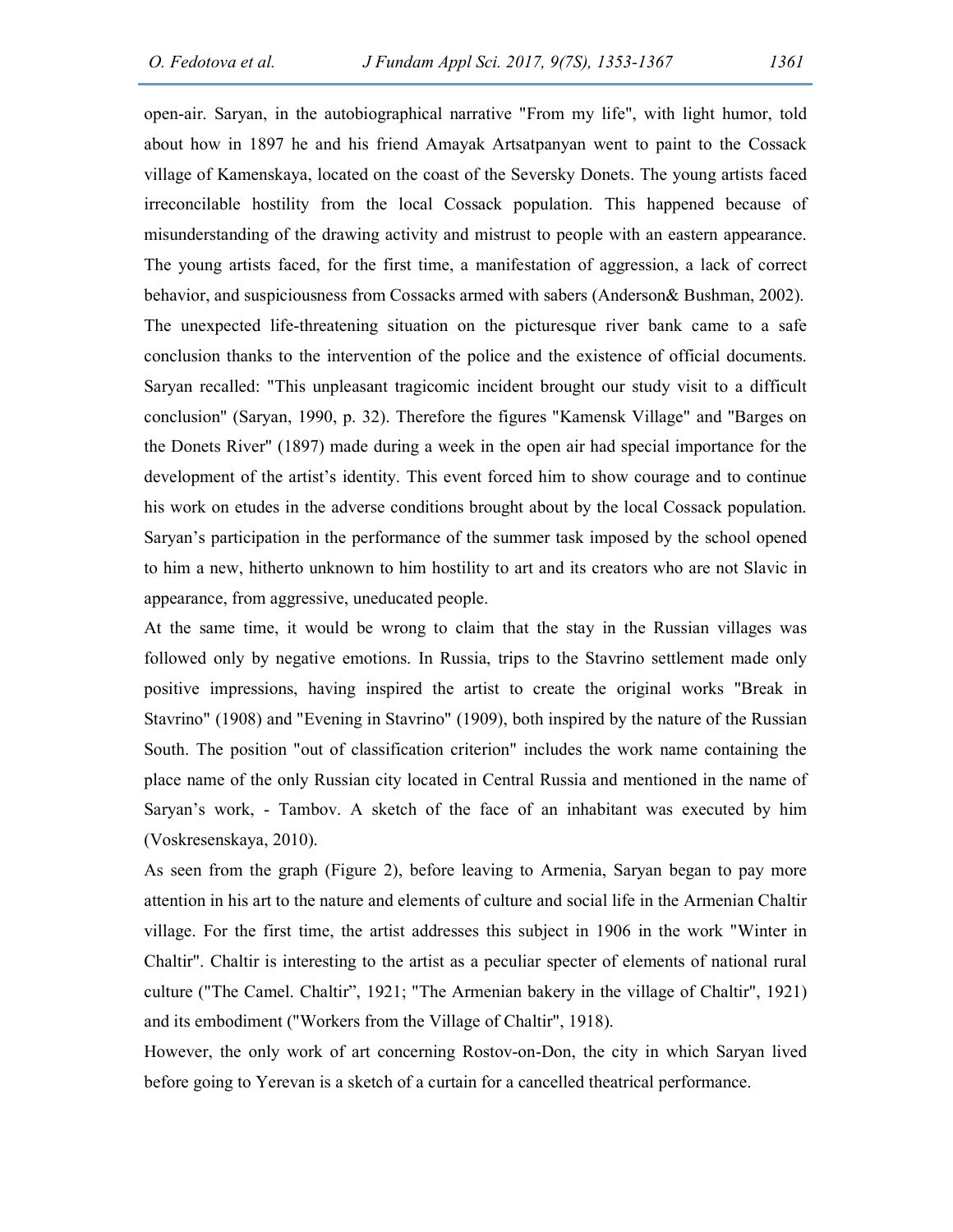In general, the subject of Saryan's works of art demonstrates his deep internal participation in the life of the Armenian people whose destiny was to live their lives in a foreign land and landscape as representatives of an ethnic group.

**The second investigation stage** is devoted to the analysis of the empirical data of the graphic and written documents characterizing Saryan's activity in the context of his objectification within the classification criterion "East". the results of the content analytical research of this subject are presented in Figure 3.



Fig.3. The distributions of works of art which names fit the "Middle East States" criterion

As it is clearly seen from the graph (Fig. 3), the number of the artworks devoted to the East significantly differs from the number of works which titles contain names of geographical objects located in Russia. It corresponds well to Saryan's statement: "I was especially attracted by the East" which gave him "courage in new judgment" (Saryan, 1990, p. 94).

The artist paid great attention to Constantinople (Istanbul), having absorbed bright images of its inhabitants (both people and animals), and also the unique, sun-filled city landscapes, the natural southern gifts of flowers and fruit.

In fact, by the time he traveled to Armenia, Persia, Georgia, Azerbaijan, and Egypt, Saryan deeple reflected on art and its role in the life of the people. This tendency shows his sincere absorption in the nature and the culture of the East. "Since childhood, as they say, with my mother's milk, I absorbed the East, the South, all the features of Armenian art, always and in every possible way I sought to render it on canvas and on paper" (Saryan, 1990, p. 125). Saryan, for the first time, reflects this attitude toward art, allocating it to feature in the context of the cultural history of eastern and southern people.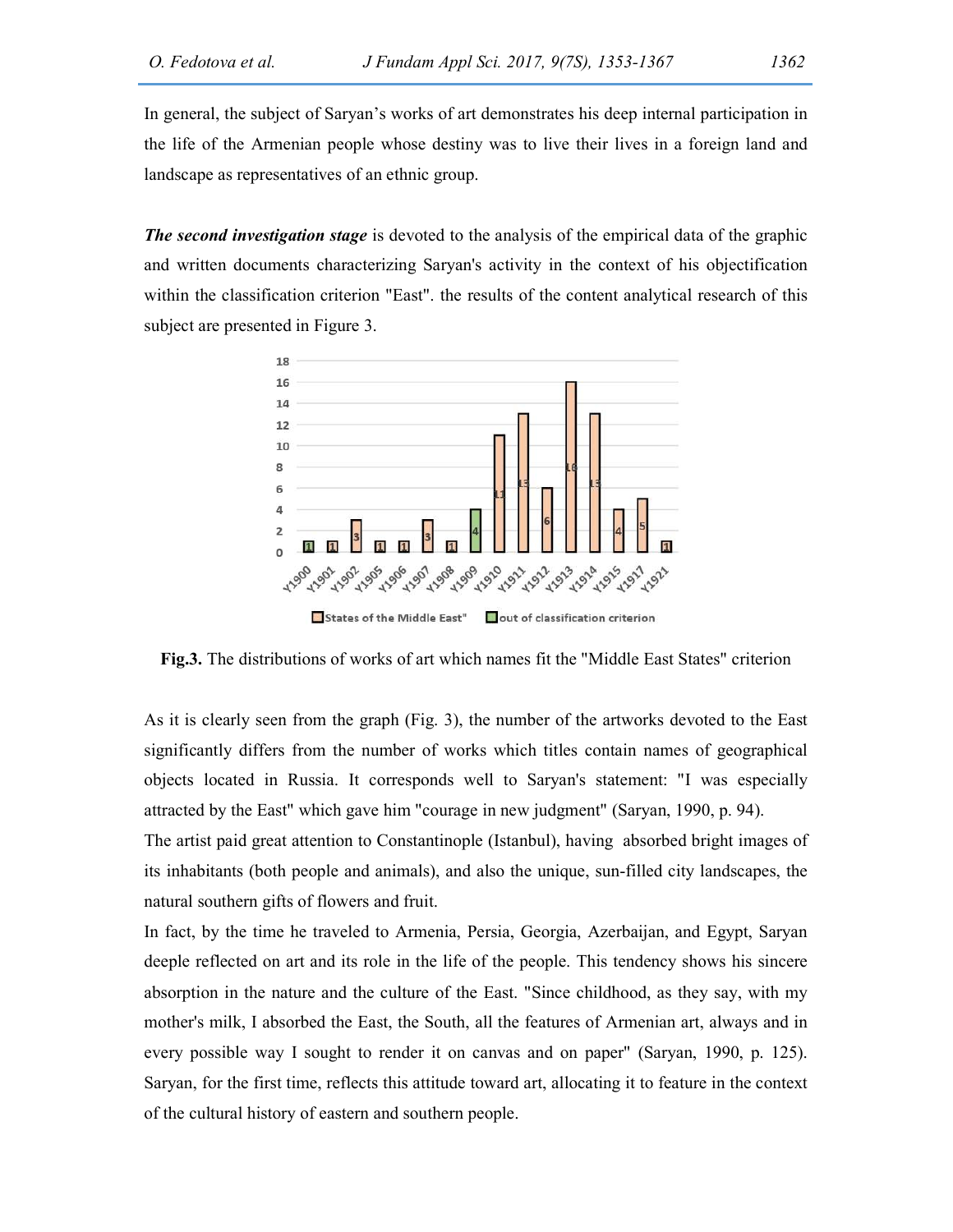The ratio of works with geographical markers in their names, which subjects fit semantic categories "The Russian South is the Small Homeland" and "States of the Middle East", is shown in Figure 4.



Fig.4.The ratio of Saryan's works of art fitting geographical connotations "The Russian South is the small Homeland" and "States of the Middle East" criteria "

Figure 4 leads us to an unambiguous conclusion that the comparison of the intensity of the appeal to Saryan of subjects marked by place names demonstrates an obvious preference for oriental images. It covers the training period in Moscow and the years after the training finished.

Apart from the preferences reflected in the quantitative measurement, it is possible to define a semantic vector of the professional intentions of the artist. The analysis of the autobiographical narrative devoted to the life period before moving to Armenia allows for the allocation of several thematic lines – nature, people, and art. Figure 4 leads us to an unambiguous conclusion that the comparison of the intensity of the appeal to Saryan of subjects marked by place names demonstrates an obvious preference for oriental images. It covers the training p

The character of reasoning of the artist on the questions connected with national art attracts our attention. So, the description of the period of the training in Moscow in the context of the influence of Russian art cultu our attention. So, the description of the period of the training in Moscow in the context of the influence of Russian art culture on him, Saryan analyzes in detail the art potential of the Russian artists teaching painting, their creative manner, and their per

As it appears from Saryan's memories, the Russian art school had excellent picturesque traditions and differed in variety of subjects. Recognizing the high level of the mastery of the As it appears from Saryan's memories, the Russian art school had excellent picturesque<br>traditions and differed in variety of subjects. Recognizing the high level of the mastery of the<br>teachers Serov, Korovin, Levitan, Vasn training and evaluation opinions concerning the level of students mastery, sometimes teachers were very critical, Saryan accurately expresses the task of the student. It consisted of failure due to "imitating this or that even if of a very considerable artist. I aimed to seize graphic and picturesque technique, to learn to write and draw" (Saryan, 1990, p. 39). O. Probabov et al.  $\mu$  B coulser Appl 8rd. 2017, 9(78), 1353-1367 (1363)<br>
The mini of sevels with geographical murders in their mannes, which subjects fit semunitie<br>
the mini of sevels with the small Homeland" and "State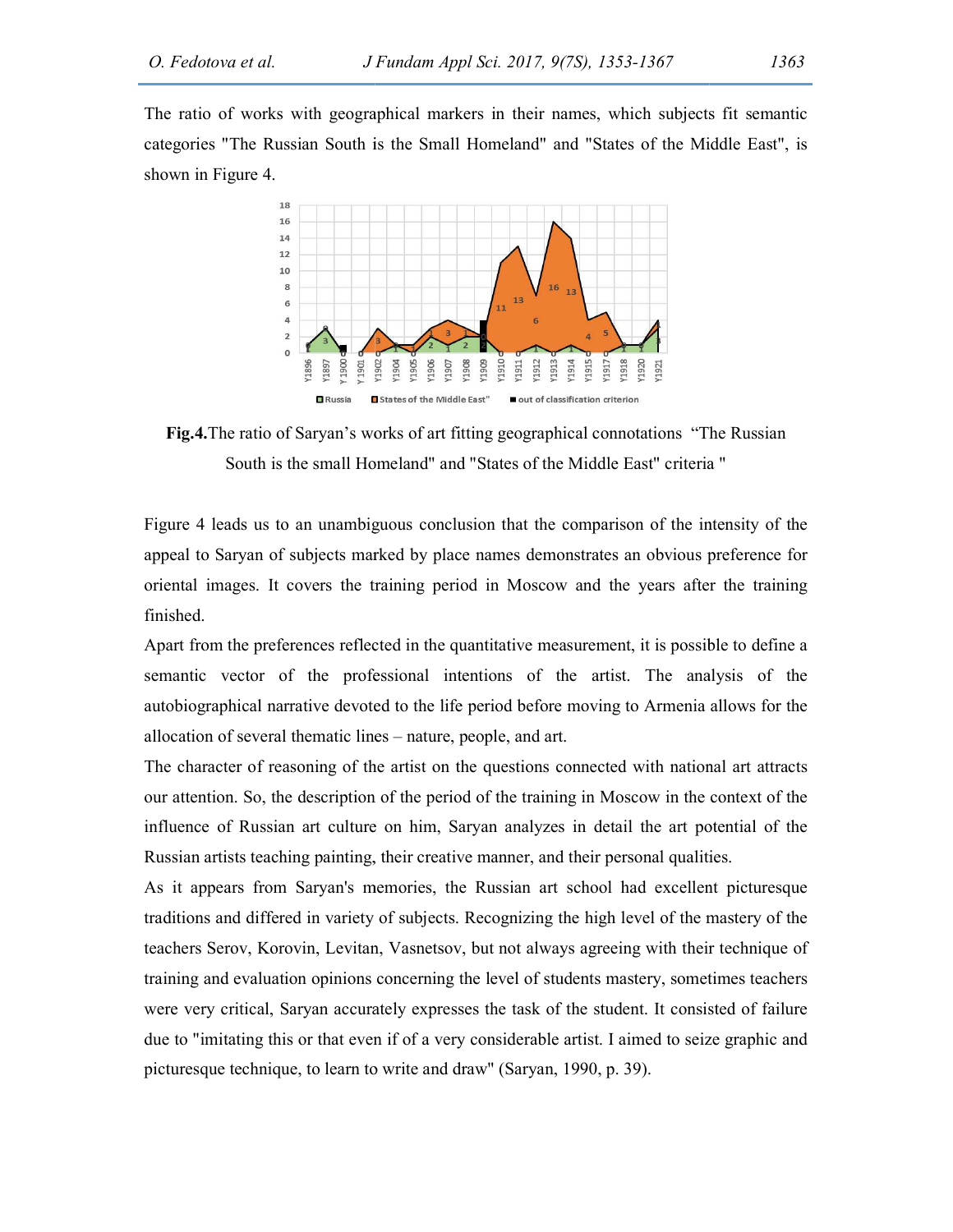Besides, studying in the art school located at the center of Russian culture in Moscow, Saryan had no desire to reflect its original architectural appearance on paper or canvas. According to his version, those teachers who were the masters of national historical and folklore painting such as, for example, Vasnetsov, "did not inspire students, just as his far-fetched historical Moscow and epic landscapes did not inspire them" (Saryan, 1990, p. 60).

Expressing a desire and aiming at comprehending the historical and psychological entity of the worker as a person, Saryan elects for sketches of the patterns lost nowadays. As an example, "Farmer" depicting the fellow countryman, native in New Nakhichevan, and democrat revolutionary Michael Nalbandyan who, as a philosopher and writer, was never directly involved in farm work.

While the artist analyzed his impressions of the East countries and of the eastern architectural, historical monuments and picturesque works of art, he showed another focus and semantic intentions. Saryan treats their qualitative originality in the context of historical and cultural development of the people of the Middle East. He admires everything he sees, and defines the artifacts of Middle Eastern art as role models. His statements do not contain any negative assessments or doubts. He considers them as valued cultural heritage of the East countries. He recognizes the right of the artist to reflect his impressions in any form and in a creative manner.

In the context of the assessment of Eastern cultural heritage, for the first time, he reflects on the art activity, including addressing, on the statements of the Russian critics who reproached him with primitivism, sketchiness and the use of unconventional (in fact, imperfect) technology of drawing. In the dialogue with other representatives of culture and art he formulates his own credo.

## **CONCLUSION**

The empirical data characterizes the internal intentions of Saryan concerning the culture and nature of the Russian South and similar positions in the Middle East countries. As appears from quantitative representation of the data, the aspiration to knowledge and reflection of the eastern outlook prevailed in Saryan attitude to the culture and nature of Russian South and Middle East.

Consideration of a complex of the works of art, which formally relate to the Russian geographical area, has shown that the lesser number of works reflecting the Russian national plots and motives is presented in them. The names of the Armenian and Caucasian settlements prevail. The proportion of the pictures, drawings and sketches devoted to the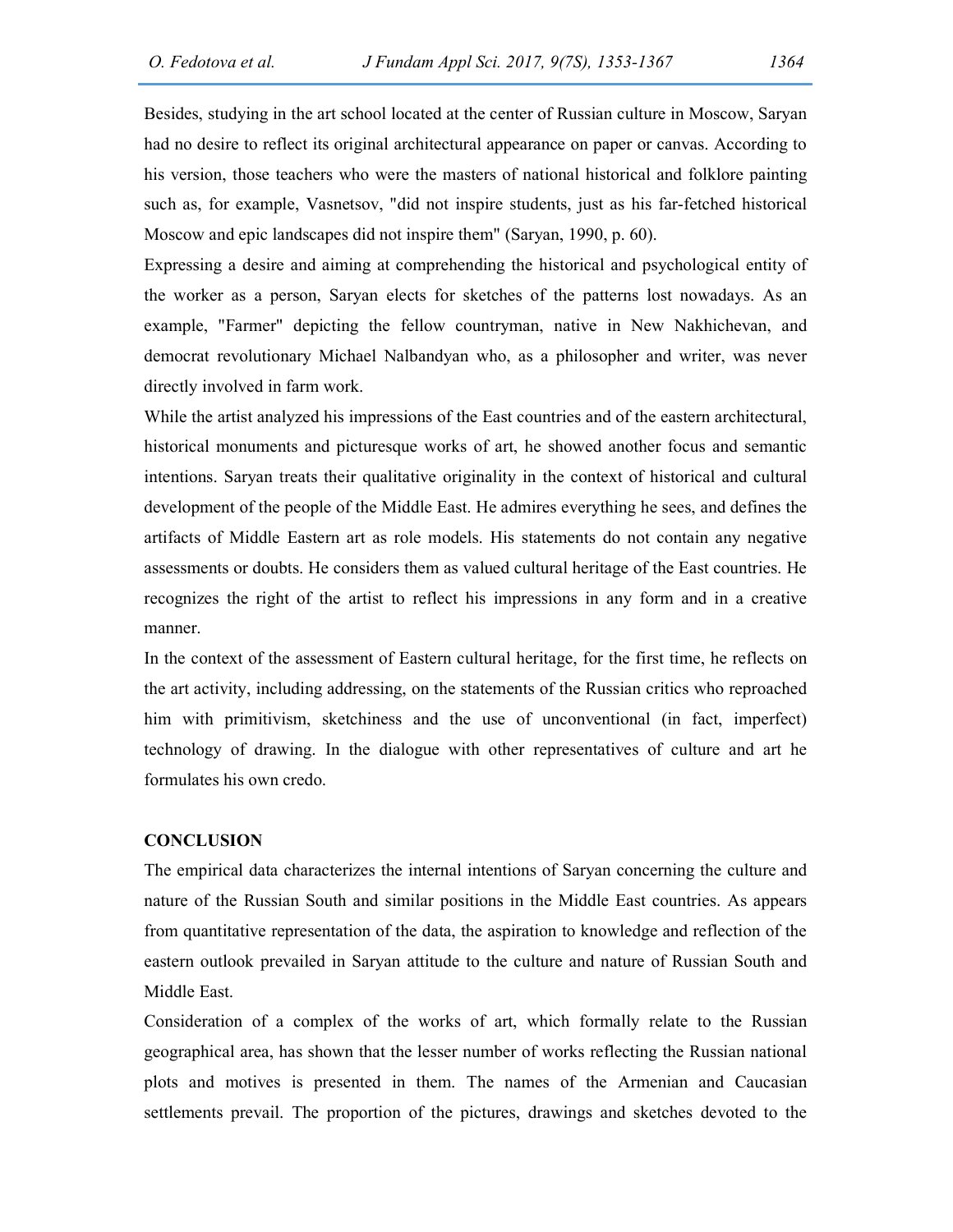Middle East prevails. The analysis of the contents of the text of Saryan's autobiographical narrative allows for the assumption that the birthplace, positive impressions of childhood and youth, communication with many people and acquaintance to the great Russian art do not define deep aspiration to change ethnic self-consciousness. It explains the deep aspiration of Saryan to move to Armenia, to live and work in that Soviet Republic for the benefit of the Armenian people. It was carried out on his initiative after a request of the revolutionary figure Alexander Myasnikyan.

The conducted research has shown that the analysis of the geographical connotations which are taken out by authors in the titles of the works allows for a more objective picture of ethno identification.

## ACKNOWLEDGEMENT

The article was prepared within the framework of a joint scientific project implemented by scientists of the Southern Federal University (Russian Federation) and Yerevan State University (Republic of Armenia) VN-Gr-07/2017-33 "Personality through the prism of history: features of Martiros Saryan's spiritual formation and creativity in the context of the Russian and Armenian culture".

## REFERENCES

1. Anderson, C.A., Bushman, B.J. (2002). Human aggression. Annual Review of Psychology. 53, 27–51.

2. Asaturov, T.E. (2016). Martiros Saryan: 1920s. Culture and Art. 2, 227 - 234.

3. Avanesyan H.M., Asriyan E.V., Stepanyan L. S. (2016). Informational influence and ethnic myths as factors of enemy image's formation. International Journal of Engineering Research and Science. 2, 91 - 95.

4. Azatyan, V. (2012). Disintegrating Progress: Bolshevism, National Modernism, and the Emergence of Contemporary. Art Practices in Armenia. ARTMargnis. 1(1), 62 - 87.

5. Bollnow, O.F. (1981). The concept of "Pedagogical attitude" Hermann Nohl. Journal of pedagogy. 27, 31–37.

6. Compareti, M. (2010). The spread wings motif on Armenian steles: Its meaning and parallels in Sasanian art. Iran and the Caucasus, 14 (2), 201 - 232.

7. Darieva, T. (2011). Rethinking homecoming: Diasporic cosmopolitanism in post-Soviet Armenia. Ethnic and Racial Studies, 34 (3), 490 - 508.

8. Drampyan, R.G. (1964). Sar'yan [Saryan]. Moscow: Art.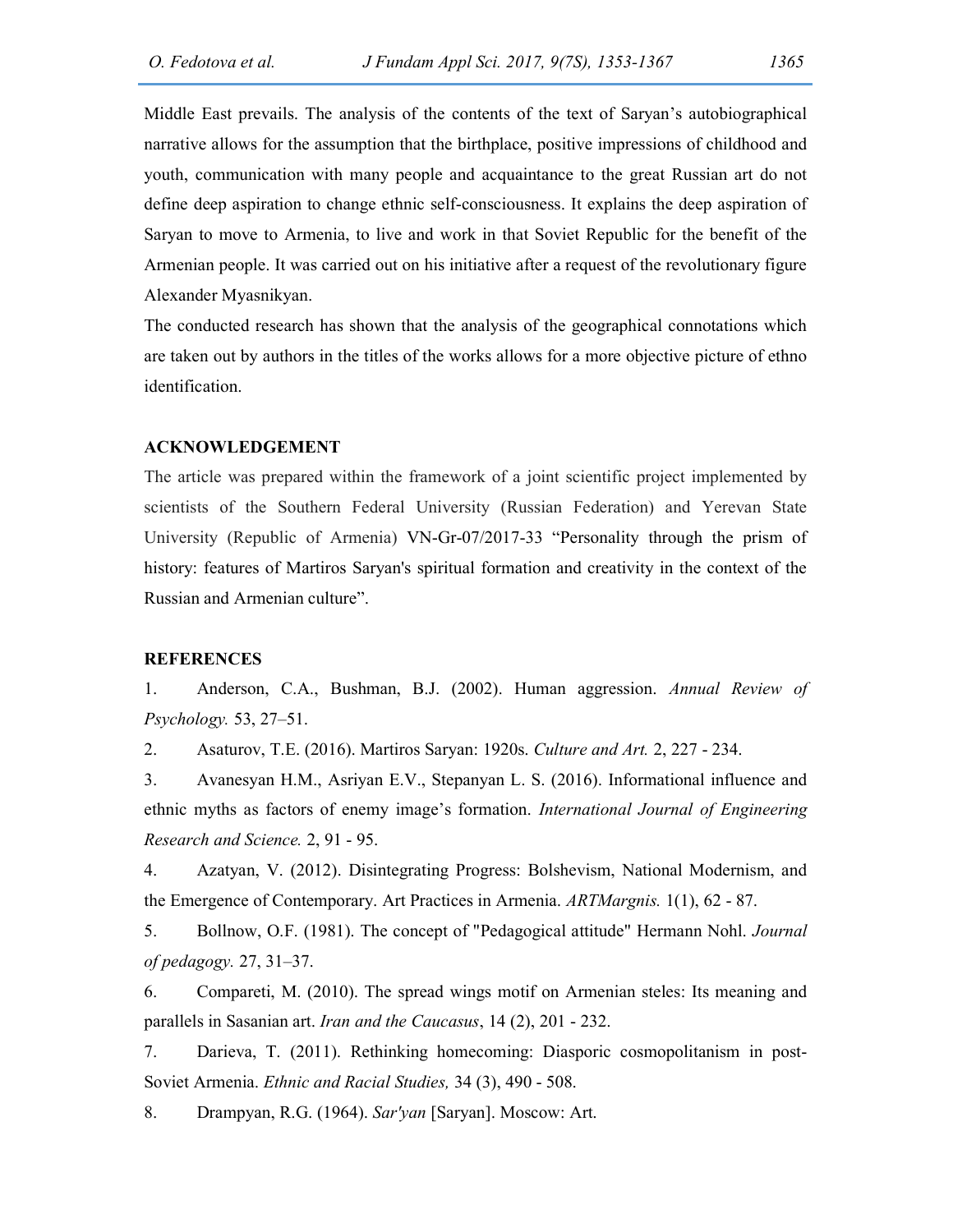9. Fedotova, O., Latun, V. (2015). The first Russian project of the Asian academy: new geopolitical vector. Mediterranean Journal of Social Sciences. 6 (4), 356 - 361.

10. Fedotova, O. (2014). Professional'noe obrazovanie v stranakh Vostochnoy Azii: issledovaniya i perspektivy [Vocational education in East Asia: studies and prospects]. Internet Journal "Science of Science". 4 (23), 64 - 70.

11. Fedotova, O., Chigisheva, O. (2015). Comparative analysis: Methodological optics in the ideological context. International Perspectives on Education and Society. 26, 57 - 82.

12. Fedotova, O., Ermakov, P., Latun, V., Hovhannisyan, H., Avanesyan, G. (2017).

Traditional and alternative approaches to the method of situational analysis in Russia:

evidence from the case study "Instanbul in the Life and works of Martiros Saryan". Journal of Social Stidies Education Research. 8(2), 145-160.

13. Gugushvili, A. (2015). Self-interest, Perceptions of Transition and Welfare Preferences in the New Eastern Europe and the South Caucasus. *Europe - Asia Studies*, 67(5), 718 - 746.

14. Guilford, J.P. (1950). Creativity. American Psychologist. 5 (9), 444–454.

15. Karakashian, M. (1998) Armenia: A country's history of challenges. Journal of Social Issues. 54(2), 381 - 392.

16. Michailova, A. (1958). Sar'yan [М.S. Saryan]. Moscow: Soviet artist.

17. Nerssisyan, A. (2003). Chelovek i priroda v armyanskoy zhivopisi 1960 - 1980 godov: K voprosu ob interpretatsii tvorcheskogo naslediya Martirosa Sar'yana (Man and nature in the Armenian art of the 1960s and 1980s: the issue of interpretation of the heritage of Martiros Saryan). Doctoral thesis. St. Petersburg, State Academy of painting, sculpture and architecture named after I.E. Repin.

18. Oganesyan, А. (2014). Armenia-Russia: history and reality. Bulletin of social Sciences. 1, 3 –14.

19. Ogannesyan, L.A., Fedotova, O.D. (2009). Problemy obucheniya i vospitaniya v poeticheskom tvorchestve Mikael Nalbandyan (Issues of training and education in the poetic works of Mikael Nalbandyan). Bulletin of Southern Federal University. Pedagogical Sciences. 3, 61 - 66.

20. Ogannesyan, L.A., Fedotova O.D. (2011). Pedagogika diaspory (Pedagogy of Diaspora). Saarbrücken: Lampert Publishing.

21. Saryan M. S. (Sarkisovich). State Archive of the Rostov Region. Fund 2577. - Inventory 1. Unit of storage 9. Page 1.

22. Saryan, M.S. (1990). Iz moey zhizni [From my life]. Moscow: Fine Art.